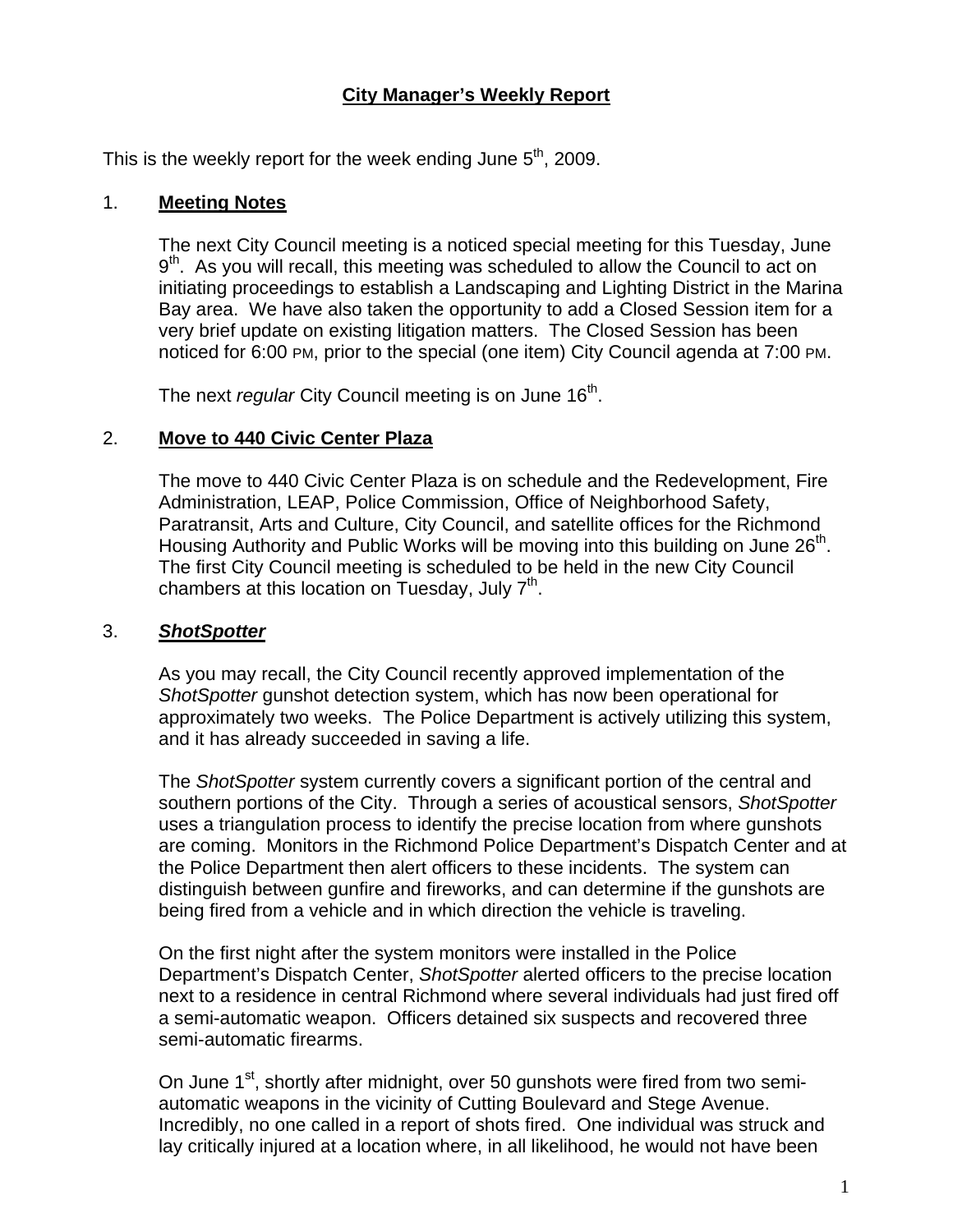found until after it was light outside (probably sometime the next morning). By that time, there is no question he would not have survived his injuries. Thanks to the precision of *ShotSpotter*, officers were able to find this critically injured individual shortly after the shots were fired and obtain emergency medical treatment for him. As a result, he is expected to survive this incident.

Funds for Phase One of the *ShotSpotter* system were allocated by the Richmond City Council from City resources. Phase Two of the *ShotSpotter* system will cover a number of other Richmond neighborhoods in Richmond north of the current coverage area. Funding for this second phase of the system (approximately \$600,000) was made possible through a federal appropriation designated by Congressman George Miller. The Phase Two installation of *ShotSpotter* will likely start sometime this fall.

## 4. **"Caught in the Crossfire" Project**

The City of Richmond's Office of Neighborhood Safety (ONS) is working with John Muir Health's (JMH) Trauma Department, Contra Costa Health Services (CCHS), and Richmond PAL to launch a nationally recognized best practice violence interruption strategy, "Caught in the Crossfire" (CIC), for Richmond and North Richmond gunshot victims ages 14 to 25 and their families. The program is funded by the John Muir Community Health Alliance.

The CIC is a hospital-based peer intervention program that involves hiring local residents who have overcome violence in their own lives to work with youth who are recovering from violent injuries. These trained Intervention Specialists offer long-term case coordination, linkages to community services, home visits, and follow-up assistance. The purpose is to promote positive alternatives to violence and to reduce retaliation, re-injury, and arrest.

Data published by the US Department of Justice shows that, without a CIC-type of intervention, hospitalization for violence-related injuries is recurrent, with hospital readmission rates for subsequent assaults as high as 44% and subsequent homicide rates as high as 20%.

This past week, after nine months of planning with all program stakeholders, the ONS staff and John Muir trauma unit personnel participated together in the first in a series of orientations and trainings before strategy implementation. The one-year pilot launch is set to launch July 2009.

During the orientation and training session this week, Executive Director Lynn Baskett of the John Muir Community Health Alliance, which is funding the project, stated that, *"We have been eager to do this kind of work in the City of Richmond for a long time. We feel that the Office of Neighborhood Safety, its leadership and the role that it facilitates, along with the expertise provided by its outreach team, provides a great opportunity to implement a strategy that we believe can have a dramatic impact on saving lives."* 

We will keep you informed as this program begins to move forward.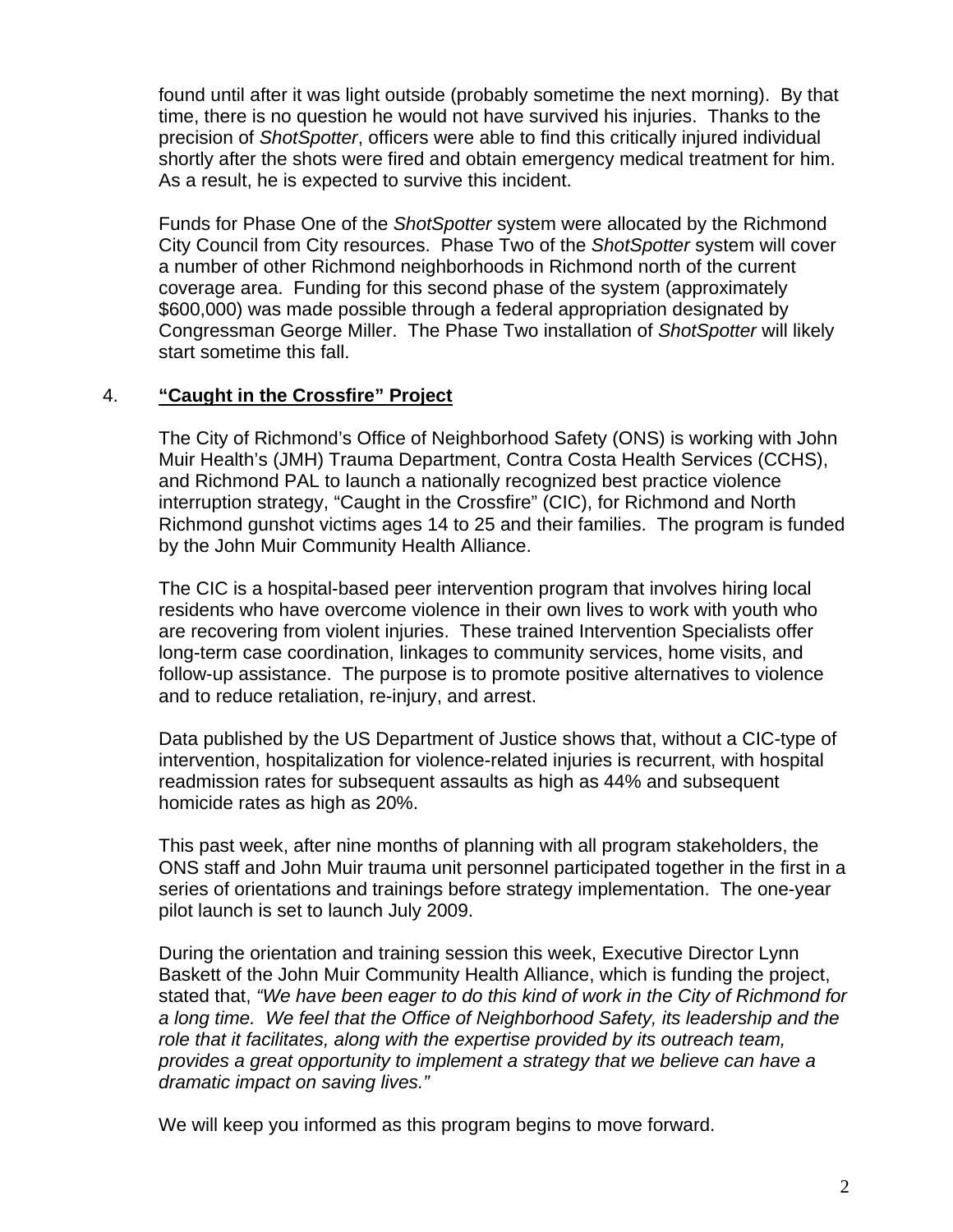## 5. **Green Job Training Program to be Supported by DTSC Settlement**

As you may recall, the Department of Toxic Substances Control (DTSC) reached a \$510,000 enforcement settlement some time ago with Zeneca, Inc. and the University of California (UC) resolving violations of hazardous waste management laws at the former Zeneca property and at the UC Field Station. The settlement resolves violations of various hazardous waste laws during the time period from 2002-2005. You may also recall that the City Council voted to encourage DTSC to allocate this settlement money within the Richmond community, where the violation took place.

This past week, DTSC announced that they will provide \$254,000 of these settlement funds to the RichmondBuild green technology job training and placement program. In providing these settlement funds to RichmondBuild, DTSC acknowledged the broad training curriculum, including basic electrical, safety and CPR, power tools, framing, sheet rock, roofing, scaffolding, basic plumbing, basic welding, and solar installation, that is provided by the program. It also noted the 90% job placement rate for RichmondBuild graduates.

## 6. **GREAT Graduation**

Richmond Police Department Sgt. Eddie Russell was recently acknowledged at the graduation ceremony for his Gang Resistance and Education Training (GREAT) program work at Peres Elementary School.

The GREAT Program is a school-based, law enforcement officer-instructed classroom curriculum. With prevention as its primary objective, the program is intended to help young people steer clear of delinquency, youth violence, and gang membership.

GREAT has developed partnerships with nationally recognized organizations, such as the Boys & Girls Clubs of America and the National Association of Police Athletic Leagues. These partnerships encourage positive relationships among the community, parents, schools, and law enforcement officers. GREAT lessons focus on providing life skills to students to help them avoid using delinquent behavior and violence to solve problems. The GREAT Program offers a continuum of components for students and their families.

Sgt. Russell had 75 students participate and complete the program. They all gave presentations on what they learned and gained from the program. Sgt. Russell is the Richmond Police Department's only GREAT instructor currently — but plans are to expand the program in the coming school year.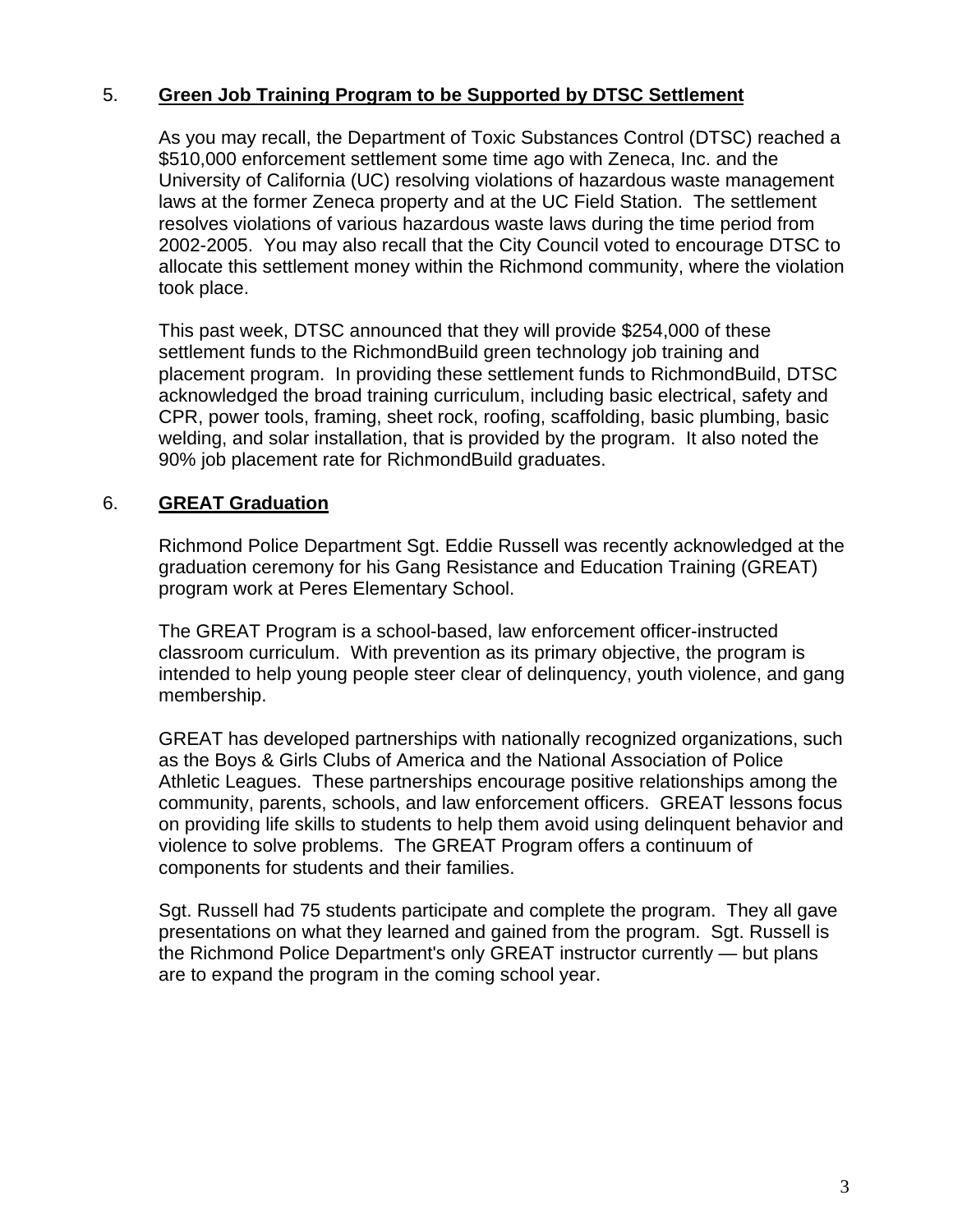

## 7. **Reduction in Sales Tax Receipts**

The State Board of Equalization has informed the City of Richmond of lower than expected sales tax figures for the May 2009 advance. Economic conditions have caused a continuing decline in taxable sales activity and sales revenue flowing into the state's coffers. Cash receipts for the first quarter 2009 were down dramatically below the State's projections. The early assumption made by the State of California Department of Finance was an estimated decline in cash receipts of - 7.4%. Actual cash receipts for that period were approximately 18% below the same period last year. These factors have made it necessary for the State to make additional reductions to the first quarter 2009 advances to cities, reducing the payment to the City of Richmond from \$772,000 to \$622,000. City Finance staff will continue to monitor the State's projections, and recommend adjustments as needed.

#### 8. **State Budget Update from the California Redevelopment Association**

Over the last week, the Legislature's 10-member joint Budget Conference Committee heard testimony from the Department of Finance outlining the Governor's latest budget proposals to close a budget deficit of \$24.3 billion projected by the end of the next fiscal year, as well as alternative proposals from the Legislative Analyst's Office. While none of those proposals call for a take of redevelopment funds, there are indications that such proposals may be in the works behind the scenes.

In recent days, Assembly Speaker Karen Bass has stated on two occasions that "redevelopment reform" may be a potential budget solution. We also know that a few legislative staff members are scheming to find ways to get around the recent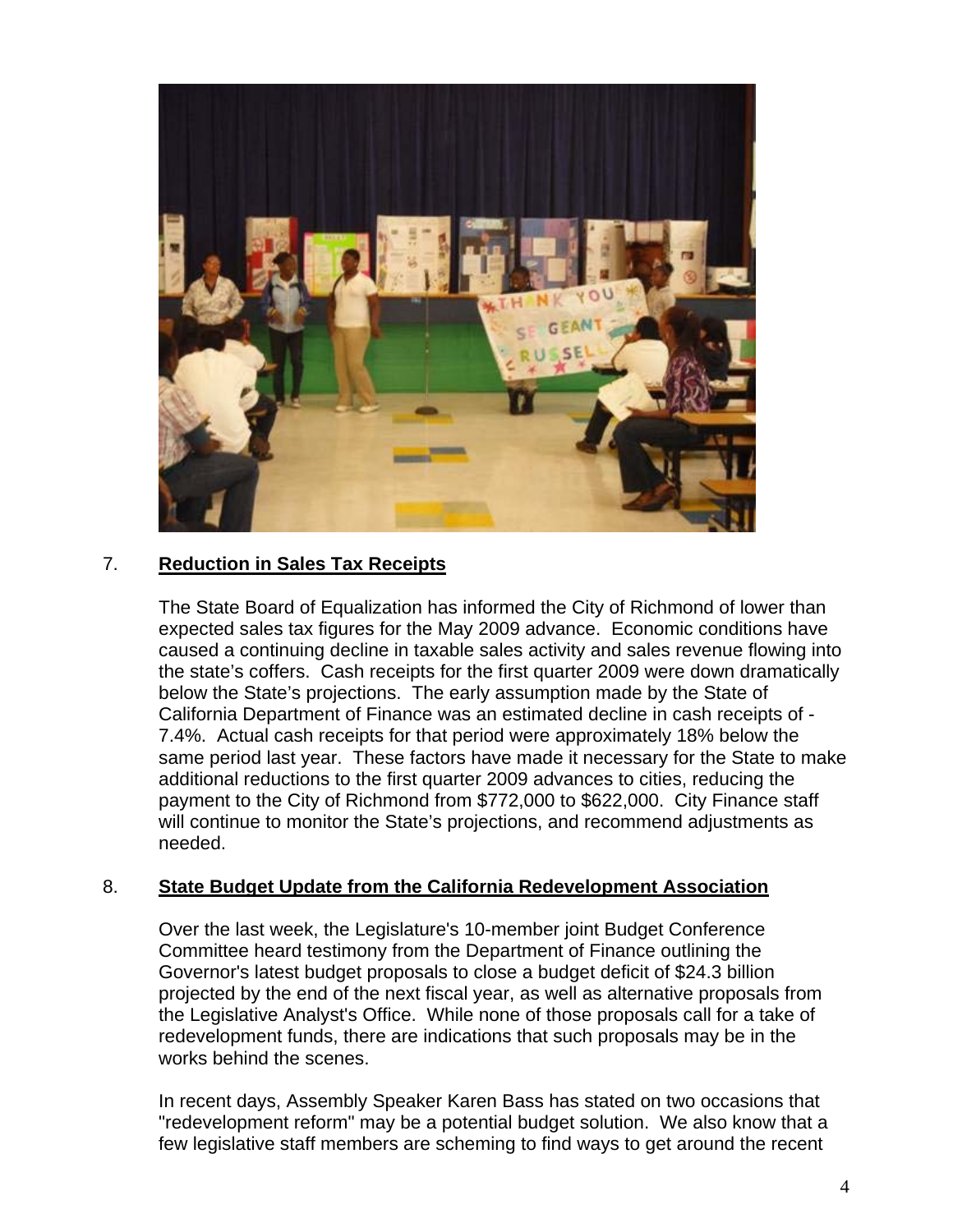Superior Court ruling that the State's attempted take of \$350 million in redevelopment funds is unconstitutional (*CRA v. Genest*). We have additional information that other legislators are looking at redevelopment funds as a way to close the deficit.

It should be noted that, since May 11<sup>th</sup>, 211 cities across California have declared a state of severe fiscal hardship and have opposed a proposal to take local property tax revenues to finance the state budget. Cities across the state are already struggling to balance their own budgets: enacting drastic cuts including public safety reductions, employee layoffs, hiring freezes, project delays, program reductions and more.

State Controller John Chiang has indicated that the Legislature needs to provide solutions by June  $15<sup>th</sup>$ , and legislative leaders have indicated their intention to present a budget package for a vote to meet that deadline. Controller Chiang has also noted that the State will not be able to pay its bills and will become insolvent by July  $29<sup>th</sup>$  if a solution is not found.

## 9. **Grant Received from the West Contra Costa Waste Management Authority**

In September 2008, the City of Richmond received a grant from the West Contra Costa Waste Management Authority in the amount of \$8,142 to fund the "Greening Richmond City Offices" project. Environmental staff used the funds to support a comprehensive waste reduction program in City buildings, improving recycling infrastructure, providing recycling education, facilitating the use of reusable dishware in City Hall, and implementing a composting program.

The final report for this grant summarizes the successes of the waste reduction program, and is attached at the end of this Weekly Report.

#### 10. **Recreation Highlights**

The following are highlights from the Recreation Department for the current week:

- Senior Night Out: The Recreation Department hosted Senior Night Out, presented and organized by the Commission on Aging, at the Richmond Memorial Auditorium on Friday, May 29<sup>th</sup>. Over 350 participants enjoyed an elegant evening with dinner and entertainment.
- Financial Support: The Recreation Department received funds in the amount of  $\overline{$1,000}$  from Kaiser Permanente in support of the 27<sup>th</sup> Annual Senior Health and Information Fair held at the Richmond Memorial Auditorium on May 19<sup>th</sup>.

#### 11. **Public Works Significant Issues**

**Public Works staff completed the resurfacing of 24th Street between Barrett and** Macdonald Avenues and Ripley Avenue between 7th Street and Harbour Way this week. Next week, Public Works will resurface 27<sup>th</sup> Street between Barrett and Macdonald Avenues.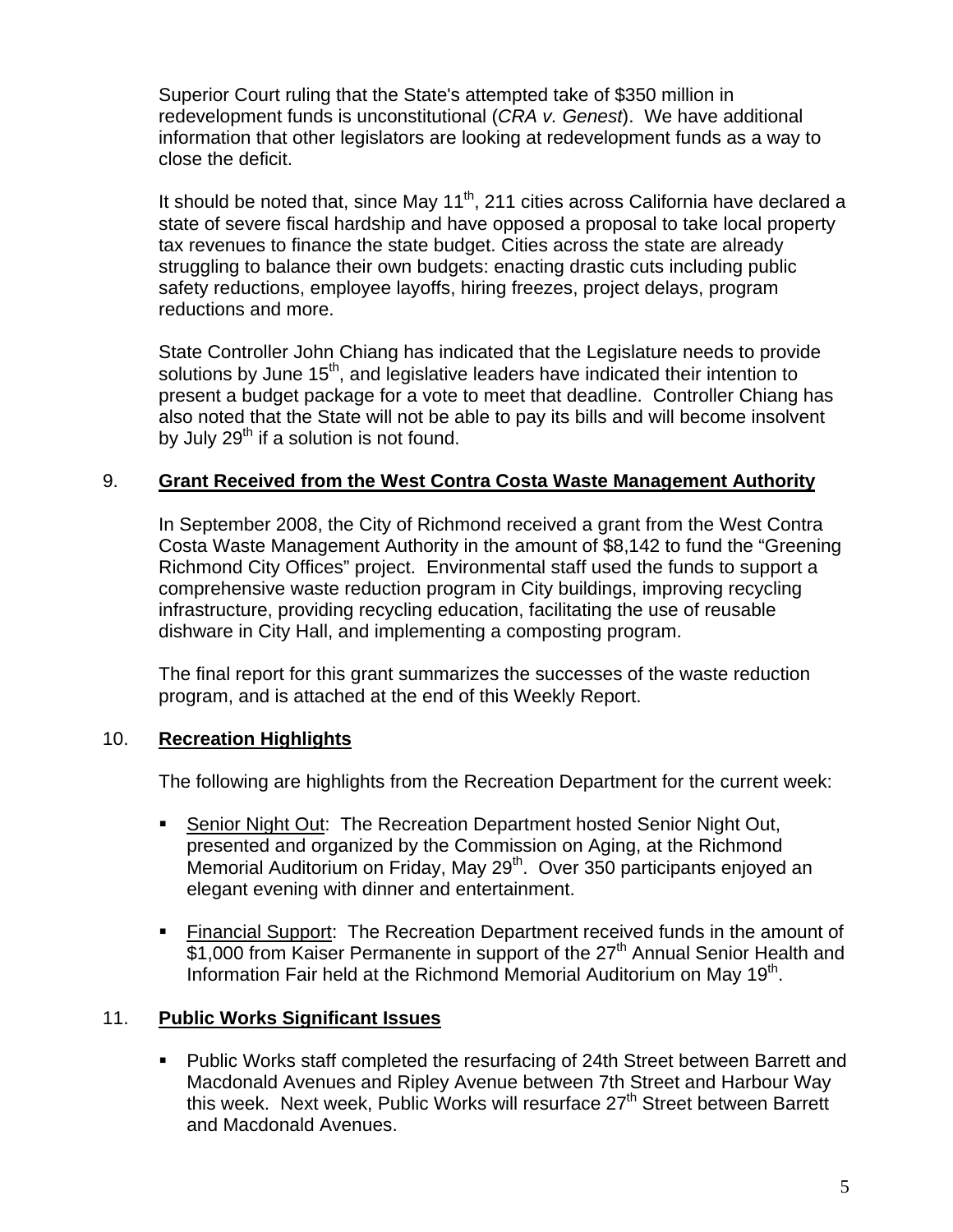- The Public Works Parks Division is reviewing the list of proposals submitted by consultant firms to rehabilitate the Shields Reid Park. The Parks Division is also reviewing the list of proposals submitted by consultant firms to rehabilitate the Burg Park. Additionally, Public Works is in the process of soliciting Requests for Proposals for lighting contracts for the skate park at Nichol Community Park, Kern Play Lot, Atchison Park basketball court and La Moine Park.
- Public Works will be opening bids on June 5th at 2:00 p.m. for the Main Library and the Booker T. Anderson Community Center roof repairs.

#### 12. **Second Annual Volunteer Appreciation Lunch**

As you know, the City hosted the Second Annual Volunteer Appreciation Luncheon this past Thursday in the Craneway Pavilion. The event was well-attended, wellcatered by the Boilerhouse Restaurant (soon to open in the Craneway), and wellorganized by Trina Jackson, with assistance from the City Council interns and several others. Thanks to all of those individuals who helped with and attended this new, worthwhile tradition.

#### 13. **Web Fun Facts**

The following 2009 web site statistics are compiled from the new Urchin web reporting tool:

| Visit Summary - three year comparison for the month of May |         |               |         |
|------------------------------------------------------------|---------|---------------|---------|
|                                                            | May-07  | <b>May-08</b> | May-09  |
| <b>Visits</b>                                              | 112,058 | 130,600       | 149,918 |
| Average per Day                                            | 3,614   | 4,212         | 4,836   |
| Average Visit Length                                       | 0:11:40 | 0:11:05       | 0:01:12 |
| <b>International Visits</b>                                | 4.67%   | 5.36%         | 5.39%   |
| <b>Visits from United States</b>                           | 95.24%  | 94.60%        | 90.64%  |